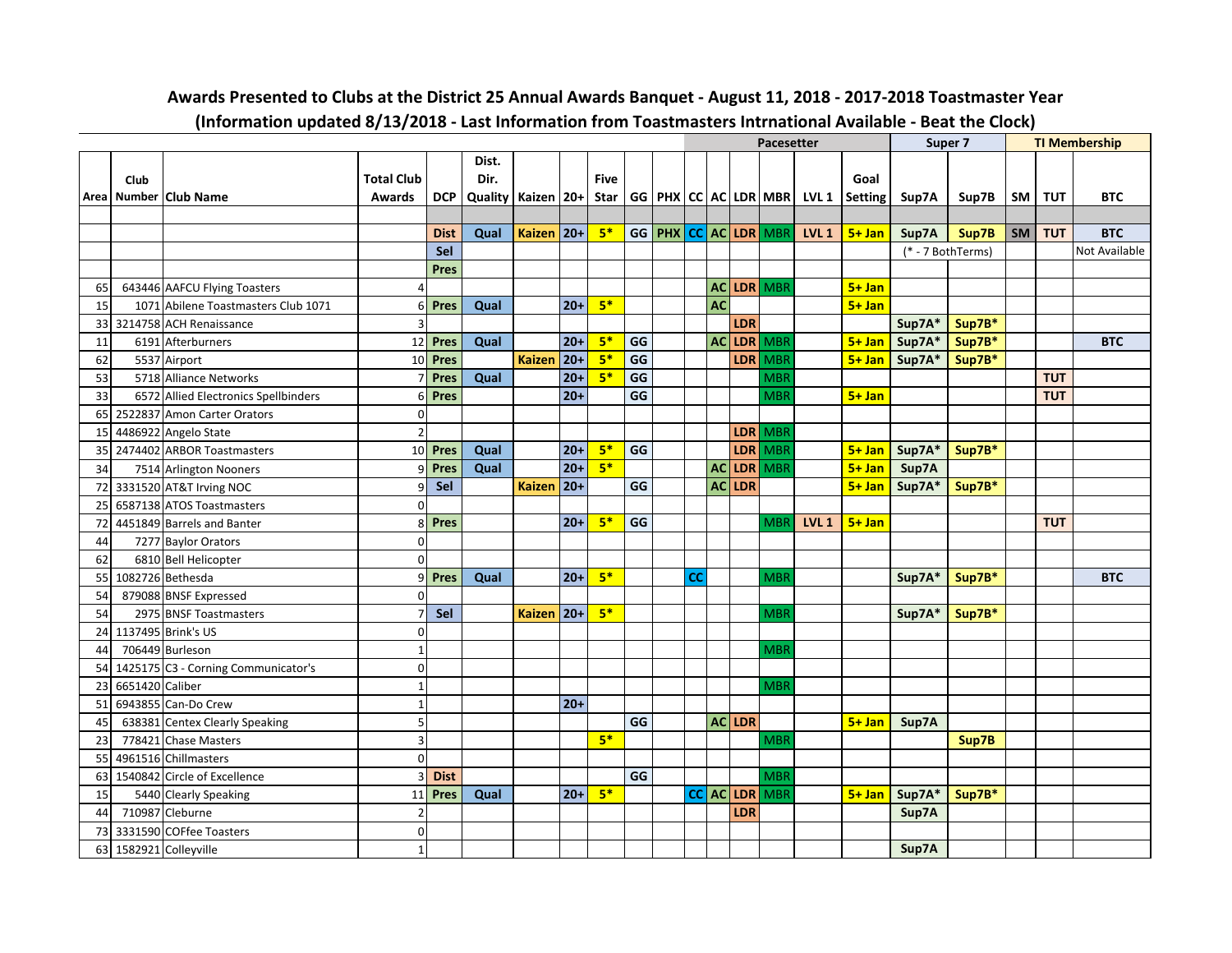|    |                 |                                           |                          |             |                        |               |        |      |    |           |            | Pacesetter                     |                                          |                | Super 7           |        |           |            | <b>TI Membership</b> |
|----|-----------------|-------------------------------------------|--------------------------|-------------|------------------------|---------------|--------|------|----|-----------|------------|--------------------------------|------------------------------------------|----------------|-------------------|--------|-----------|------------|----------------------|
|    |                 |                                           |                          |             | Dist.                  |               |        |      |    |           |            |                                |                                          |                |                   |        |           |            |                      |
|    | Club            |                                           | <b>Total Club</b>        |             | Dir.                   |               |        | Five |    |           |            |                                |                                          | Goal           |                   |        |           |            |                      |
|    |                 | Area   Number   Club Name                 | <b>Awards</b>            | <b>DCP</b>  | Quality   Kaizen   20+ |               |        | Star |    |           |            |                                | $GG   PHX   CC   AC   LDR   MBR   LVL 1$ | <b>Setting</b> | Sup7A             | Sup7B  | <b>SM</b> | <b>TUT</b> | <b>BTC</b>           |
|    |                 |                                           |                          |             |                        |               |        |      |    |           |            |                                |                                          |                |                   |        |           |            |                      |
|    |                 |                                           |                          | <b>Dist</b> | Qual                   | <b>Kaizen</b> | $ 20+$ | $5*$ |    |           |            | GG   PHX   CC   AC   LDR   MBR | LVL <sub>1</sub>                         | $5 + Jan$      | Sup7A             | Sup7B  | <b>SM</b> | <b>TUT</b> | <b>BTC</b>           |
|    |                 |                                           |                          | Sel         |                        |               |        |      |    |           |            |                                |                                          |                | (* - 7 BothTerms) |        |           |            | <b>Not Available</b> |
|    |                 |                                           |                          | <b>Pres</b> |                        |               |        |      |    |           |            |                                |                                          |                |                   |        |           |            |                      |
| 73 |                 | 771978 Connection Communicators           |                          | Sel         |                        | <b>Kaizen</b> | $ 20+$ | $5*$ |    |           |            | LDR   MBR                      |                                          |                |                   | Sup7B  |           |            |                      |
| 51 |                 | 1895830 Cooke County Area Toasters        | 0                        |             |                        |               |        |      |    |           |            |                                |                                          |                |                   |        |           |            |                      |
| 24 | 6940540 Coppell |                                           | $\mathbf{1}$             |             |                        |               | $20+$  |      |    |           |            |                                |                                          |                |                   |        |           |            |                      |
| 41 |                 | 5496 Cowtown                              | $\Omega$                 |             |                        |               |        |      |    |           |            |                                |                                          |                |                   |        |           |            |                      |
| 23 |                 | 1737716 Crefmasters                       | 5                        | <b>Dist</b> |                        |               | $20+$  | $5*$ |    |           |            | <b>MBR</b>                     |                                          |                |                   | Sup7B  |           |            |                      |
| 25 |                 | 6769377 Dallas GAC                        |                          |             |                        |               | $20+$  |      |    |           |            |                                |                                          |                |                   |        |           |            |                      |
| 52 |                 | 3055 Denton                               | $\mathbf 0$              |             |                        |               |        |      |    |           |            |                                |                                          |                |                   |        |           |            |                      |
| 44 |                 | 3748764 DG Toastmasters                   | $\overline{0}$           |             |                        |               |        |      |    |           |            |                                |                                          |                |                   |        |           |            |                      |
| 43 |                 | 6402 Do-Gooder Hill                       | $\mathbf{1}$             |             |                        |               | $20+$  |      |    |           |            |                                |                                          |                |                   |        |           |            |                      |
| 24 |                 | 4716050 DTCC Dallas                       | $\overline{2}$           |             |                        |               |        |      | GG |           |            | <b>MBR</b>                     |                                          |                |                   |        |           |            |                      |
| 15 | 3904978 Dyess   |                                           | q                        | <b>Pres</b> |                        | <b>Kaizen</b> | $ 20+$ | $5*$ | GG | <b>CC</b> |            | LDR MBR                        |                                          | $5+$ Jan       |                   |        |           |            |                      |
| 73 |                 | 2194281 Electric Toasters                 | 6                        | Pres        |                        | <b>Kaizen</b> | $ 20+$ | $5*$ |    |           |            |                                |                                          | $5 + Jan$      |                   | Sup7B  |           |            |                      |
| 12 |                 | 2564 Energizers                           | q                        | <b>Pres</b> | Qual                   |               | $20+$  | $5*$ |    | <b>CC</b> |            | LDR MBR                        |                                          | $5 + Jan$      | Sup7A             |        |           |            |                      |
| 74 |                 | 5568783 Epsilonians                       | $\overline{0}$           |             |                        |               |        |      |    |           |            |                                |                                          |                |                   |        |           |            |                      |
| 55 |                 | 591399 Excellence in the Speaking Arts    | 0                        |             |                        |               |        |      |    |           |            |                                |                                          |                |                   |        |           |            |                      |
| 31 |                 | 9646 Executive Leadership                 | 5                        | Sel         |                        |               |        |      |    |           | <b>LDR</b> |                                |                                          | $5+$ Jan       | Sup7A*            | Sup7B* |           |            |                      |
| 32 |                 | 1184 Expressionaires                      |                          |             |                        |               |        |      |    |           |            |                                |                                          |                | Sup7A             |        |           |            |                      |
| 54 |                 | 6102 FAA Toastmasters                     | 3                        | Sel         |                        | <b>Kaizen</b> | $ 20+$ |      |    |           |            |                                |                                          |                |                   |        |           |            |                      |
| 71 |                 | 6655730 FHLB Dallas                       | 3                        |             |                        |               | $20+$  | $5*$ |    |           |            | <b>MBR</b>                     |                                          |                |                   |        |           |            |                      |
| 13 |                 | 4355 Fighter Enterprise                   | $\mathbf 0$              |             |                        |               |        |      |    |           |            |                                |                                          |                |                   |        |           |            |                      |
| 43 |                 | 8474 First Command                        | $\mathbf 0$              |             |                        |               |        |      |    |           |            |                                |                                          |                |                   |        |           |            |                      |
| 32 |                 | 5213 First Rate                           | 8                        | Pres        |                        | <b>Kaizen</b> | $ 20+$ | $5*$ |    |           |            | LDR MBR                        |                                          | $5+$ Jan       |                   | Sup7B  |           |            |                      |
| 45 |                 | 7351 Fish Pond Club                       | $\overline{\phantom{a}}$ | <b>Dist</b> |                        |               | $20+$  |      |    |           |            |                                |                                          |                |                   |        |           |            |                      |
| 65 |                 | 4370 Flagship Speakers                    | 10                       | Pres        |                        | <b>Kaizen</b> | $ 20+$ | $5*$ | GG |           |            | LDR MBR                        |                                          | $5+$ Jan       | Sup7A*            | Sup7B* |           |            |                      |
| 22 |                 | 1476720 Flower Mound                      | 10 <sup>1</sup>          | Pres        | Qual                   |               | $20+$  | $5*$ | GG |           |            | <b>MBR</b>                     |                                          |                | Sup7A*            | Sup7B* |           | <b>TUT</b> | <b>BTC</b>           |
| 14 |                 | 4618692 FMC Flow Masters                  |                          |             |                        |               |        |      | GG |           |            |                                |                                          |                |                   |        |           |            |                      |
| 64 |                 | 1378170 Fort Worth Project Mgmt.          |                          | Pres        |                        |               | $20+$  | $5*$ |    |           |            | LDR MBR                        |                                          |                | Sup7A             |        |           |            | <b>BTC</b>           |
| 11 |                 | 6480015 GM Financial Burnett              |                          | Sel         |                        |               | $20+$  | $5*$ | GG |           | <b>LDR</b> | <b>MBR</b>                     |                                          | $5 + Jan$      |                   |        |           |            |                      |
| 34 |                 | 2380794 GMFinancial                       | 8                        | Sel         |                        | <b>Kaizen</b> | $ 20+$ | $5*$ |    |           | LDR        | <b>MBR</b>                     |                                          | $5 + Jan$      |                   | Sup7B  |           |            |                      |
| 62 |                 | 5297 Golden Triangle                      | 6                        | Sel         |                        | <b>Kaizen</b> | $ 20+$ |      | GG |           |            |                                |                                          | $5 + Jan$      | Sup7A             |        |           |            |                      |
| 21 |                 | 1912 Grace                                | 0                        |             |                        |               |        |      |    |           |            |                                |                                          |                |                   |        |           |            |                      |
| 44 |                 | 676842 Heart of Texas Bridge Gappers Club | 5 <sup>1</sup>           |             |                        |               |        |      | GG |           | $AC$ LDR   |                                |                                          | $5 + Jan$      | Sup7A             |        |           |            |                      |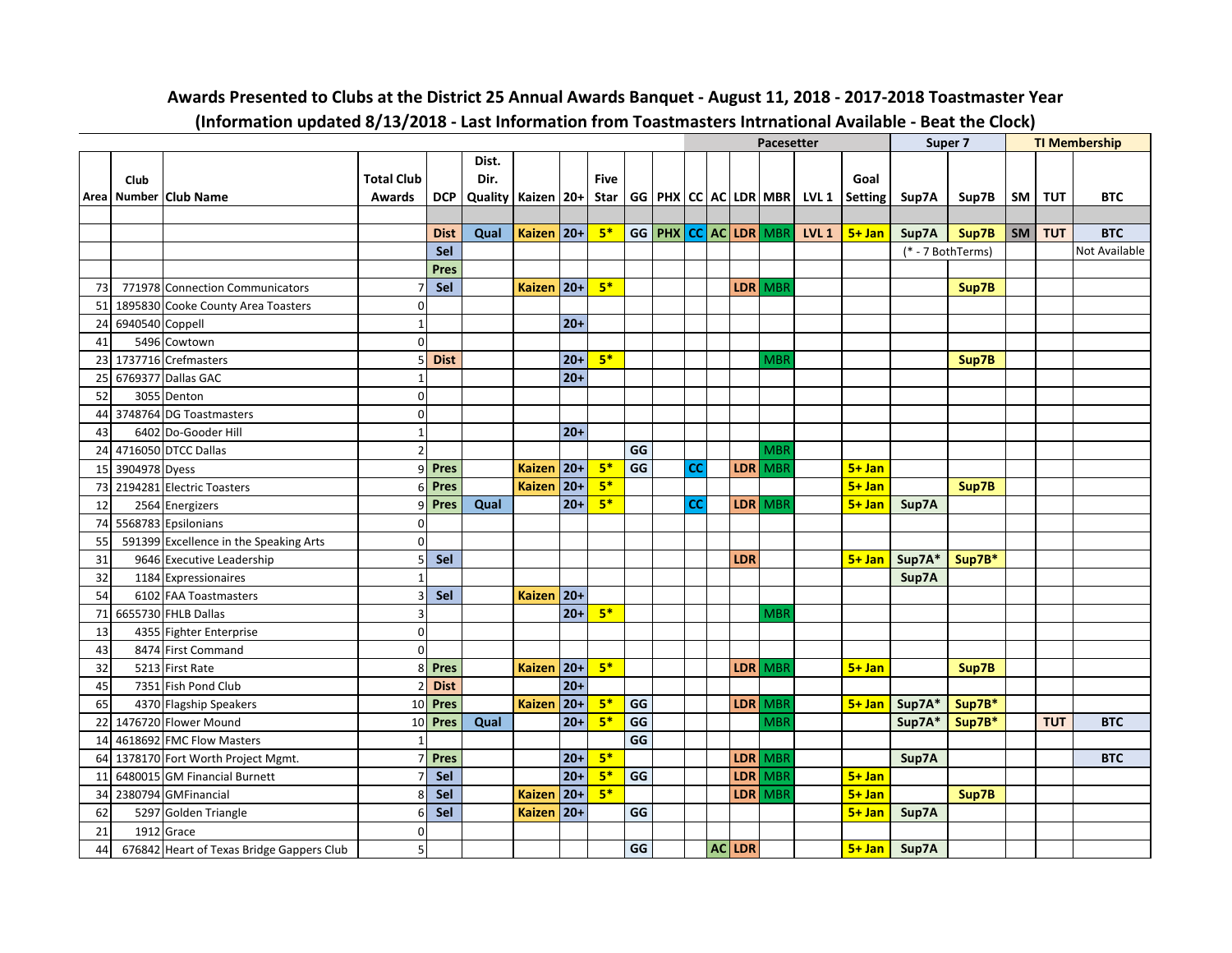|                 |      |                                          |                   |             |                        |               |        |             |    |           |           |            | <b>Pacesetter</b>              |                  |                | Super 7         |                   |      |            | <b>TI Membership</b> |
|-----------------|------|------------------------------------------|-------------------|-------------|------------------------|---------------|--------|-------------|----|-----------|-----------|------------|--------------------------------|------------------|----------------|-----------------|-------------------|------|------------|----------------------|
|                 |      |                                          |                   |             | Dist.                  |               |        |             |    |           |           |            |                                |                  |                |                 |                   |      |            |                      |
|                 | Club |                                          | <b>Total Club</b> |             | Dir.                   |               |        | <b>Five</b> |    |           |           |            |                                |                  | Goal           |                 |                   |      |            |                      |
|                 |      | Area Number Club Name                    | <b>Awards</b>     | <b>DCP</b>  | Quality   Kaizen   20+ |               |        | Star        |    |           |           |            | GG   PHX   CC   AC   LDR   MBR | LVL 1            | <b>Setting</b> | Sup7A           | Sup7B             | SM   | TUT        | <b>BTC</b>           |
|                 |      |                                          |                   |             |                        |               |        |             |    |           |           |            |                                |                  |                |                 |                   |      |            |                      |
|                 |      |                                          |                   | <b>Dist</b> | Qual                   | Kaizen   20+  |        | $5*$        |    |           |           |            | GG PHX CC AC LDR MBR           | LVL <sub>1</sub> | $5 + Jan$      | Sup7A           | Sup7B             | SM I | <b>TUT</b> | <b>BTC</b>           |
|                 |      |                                          |                   | Sel         |                        |               |        |             |    |           |           |            |                                |                  |                |                 | (* - 7 BothTerms) |      |            | Not Available        |
|                 |      |                                          |                   | <b>Pres</b> |                        |               |        |             |    |           |           |            |                                |                  |                |                 |                   |      |            |                      |
| 31              |      | 3332446 Highway To Excellence            |                   | <b>Pres</b> | Qual                   |               | $20 +$ |             | GG |           |           | LDR        |                                |                  |                | Sup7A*          | Sup7B*            |      |            |                      |
| 55              |      | 6888221 Hunger Helpers                   |                   |             |                        |               | $20+$  |             |    |           |           |            |                                |                  |                |                 |                   |      |            |                      |
| 61              |      | 1247787 ICE Breakers                     | $\overline{2}$    |             |                        |               |        |             | GG |           |           |            | <b>MBR</b>                     |                  |                |                 |                   |      |            |                      |
| 25              |      | 6411 Inner Voice                         | $\mathbf{1}$      |             |                        |               |        |             |    |           |           |            |                                |                  |                |                 |                   |      | <b>TUT</b> |                      |
| 71              |      | 5402376 Inside Edge                      | $\overline{2}$    |             |                        |               | $20+$  |             |    |           |           |            | <b>MBR</b>                     |                  |                |                 |                   |      |            |                      |
| 61              |      | 3365 Irving                              | 8                 | Pres        | Qual                   |               | $20+$  | $5*$        |    |           |           | <b>LDR</b> | <b>MBR</b>                     |                  | $5 + Jan$      | Sup7A           |                   |      |            |                      |
| 75              |      | 1483991 IT EGOS                          | 5                 | <b>Dist</b> |                        |               | $20+$  | $5*$        |    |           |           |            | <b>MBR</b>                     |                  |                |                 |                   |      | <b>TUT</b> |                      |
| 12              |      | 3626237 Jacobs - Fort Worth              | 6                 | Sel         |                        | <b>Kaizen</b> | $ 20+$ | $5*$        |    |           |           |            | <b>MBR</b>                     |                  | $5 + Jan$      |                 |                   |      |            |                      |
| 53              |      | 621025 Keller Communicators              | 6                 | <b>Pres</b> | Qual                   |               | $20+$  | $5*$        | GG |           |           |            | <b>MBR</b>                     |                  |                |                 |                   |      |            |                      |
| 25              |      | 6482092 Kroger Masters                   | $\Omega$          |             |                        |               |        |             |    |           |           |            |                                |                  |                |                 |                   |      |            |                      |
| 22              |      | 3692 Lakeside                            | 8                 | Pres        | Qual                   |               | $20+$  | $5*$        |    |           |           |            | AC LDR MBR                     |                  | $5 + Jan$      |                 |                   |      |            |                      |
| 74              |      | 8055 Las Colinas Communicators           | 8                 | Pres        |                        | <b>Kaizen</b> | $20+$  | $5*$        | GG |           |           | <b>LDR</b> | MBR                            |                  | $5 + Jan$      |                 |                   |      |            |                      |
| 74              |      | 1465837 Las Colinas Towers               | $\Omega$          |             |                        |               |        |             |    |           |           |            |                                |                  |                |                 |                   |      |            |                      |
| <b>75</b>       |      | 1879279 Leaders-Speakers of Tomorrow     | Δ                 | Sel         |                        |               |        | $5*$        |    |           |           | <b>LDR</b> |                                |                  |                |                 |                   |      |            | <b>BTC</b>           |
| 42              |      | 5866191 LibOrators                       | $\overline{0}$    |             |                        |               |        |             |    |           |           |            |                                |                  |                |                 |                   |      |            |                      |
| 21              |      | 1009806 Little Elm                       | 1                 |             |                        |               |        |             | GG |           |           |            |                                |                  |                |                 |                   |      |            |                      |
| 13              |      | 9916 LM AeroSpeakers                     | $\overline{2}$    |             |                        |               |        |             |    |           |           | <b>LDR</b> |                                |                  | $5 + Jan$      |                 |                   |      |            |                      |
| 13              |      | 3332240 LM Evening                       | $\overline{4}$    |             |                        |               |        |             |    |           | <b>AC</b> | LDR        |                                |                  | $5 + Jan$      | Sup7A           |                   |      |            |                      |
| 13              |      | 4389331 LM Executive Communicators       | 4                 | Sel         |                        | Kaizen   20+  |        |             |    |           |           | LDR        |                                |                  |                |                 |                   |      |            |                      |
| 11              |      | 3178 Longhorn                            | $\Omega$          |             |                        |               |        |             |    |           |           |            |                                |                  |                |                 |                   |      |            |                      |
| 331             |      | 1061347 Main Street Speakers             | $\Omega$          |             |                        |               |        |             |    |           |           |            |                                |                  |                |                 |                   |      |            |                      |
| 35              |      | 1914260 Mansfield Sunrise                | $\overline{2}$    |             |                        |               |        |             |    |           |           |            | LDR MBR                        |                  |                |                 |                   |      |            |                      |
| 51              |      | 5567061 Masters of the Blue-Niverse      | $\Omega$          |             |                        |               |        |             |    |           |           |            |                                |                  |                |                 |                   |      |            |                      |
| 54              |      | 1847206 Mercedes-Benz Financial Services | $\Delta$          | <b>Dist</b> |                        |               | $20 +$ | $5*$        |    |           |           |            | <b>MBR</b>                     |                  |                |                 |                   |      |            |                      |
| 73              |      | 6792146 Microsoft Toasters 365           |                   |             |                        |               | $20+$  |             |    |           |           |            |                                |                  |                |                 |                   |      |            |                      |
| 31              |      | 7694 MidCities Achievers                 |                   | Pres        |                        |               | $20+$  | $5*$        |    | $ CC $ AC |           |            | <b>MBF</b>                     |                  |                | Sup7A           |                   |      |            |                      |
| 24              |      | 5747052 Mitchell Confident Communicators | Δ                 | Sel         |                        |               | $20 +$ | $5*$        |    |           |           |            | <b>MBR</b>                     |                  |                |                 |                   |      |            |                      |
| 72              |      | 5966167 MLCC Toastmasters                | $\overline{2}$    |             |                        |               | $20+$  |             |    |           |           |            | <b>MBR</b>                     |                  |                |                 |                   |      |            |                      |
| 24              |      | 3349691 Mr. Cooper Speaks                | 10 <sup>1</sup>   | Pres        | Qual                   |               | $20+$  | $5*$        | GG |           |           | <b>LDR</b> | <b>MBR</b>                     |                  |                | $5+$ Jan Sup7A* | Sup7B*            |      |            |                      |
| 32 <sub>l</sub> |      | 6989280 MS Texas Toast                   | $\mathbf{1}$      |             |                        |               | $20 +$ |             |    |           |           |            |                                |                  |                |                 |                   |      |            |                      |
| 25              |      | 4396433 Nationstar Inspires              | 3                 | Sel         |                        |               | $20+$  | $5*$        |    |           |           |            |                                |                  |                |                 |                   |      |            |                      |
| 33              |      | 3017469 NCTCOG Toastmasters              |                   | Pres        |                        | <b>Kaizen</b> | $ 20+$ | $5*$        |    |           |           |            | LDR MBR                        |                  |                |                 |                   |      |            | <b>BTC</b>           |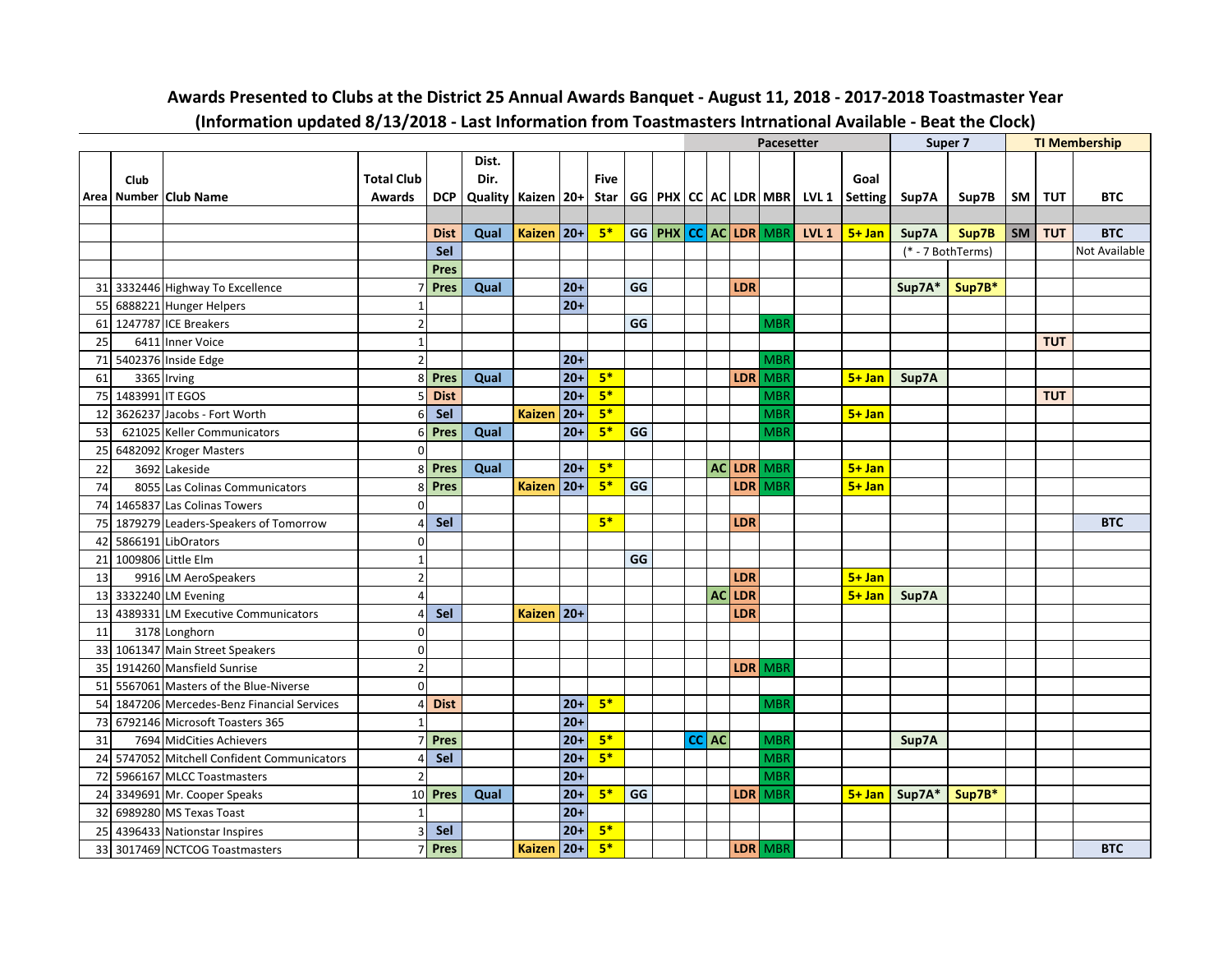| Dist.<br><b>Total Club</b><br>Dir.<br><b>Five</b><br>Goal<br>Club<br>Area Number Club Name<br>Quality   Kaizen   20+<br>$GG   PHX   CC   AC   LDR   MBR   LVL 1$<br><b>DCP</b><br>Star<br><b>Setting</b><br>TUT<br><b>BTC</b><br><b>Awards</b><br>Sup7A<br>Sup7B<br>SM<br>Kaizen 20+<br>$5*$<br>GG PHX CC AC LDR MBR<br>LVL <sub>1</sub><br>Sup7A<br>Sup7B<br><b>TUT</b><br><b>BTC</b><br><b>Dist</b><br>Qual<br>$5 + Jan$<br>SM  <br>Sel<br>(* - 7 BothTerms)<br>Not Available<br>Pres<br>4618496 NE Tarrant<br>$5+$ Jan<br>$\mathfrak{p}$<br><b>MBR</b><br>31<br>2666756 NEC Toastmasters<br>0<br>71<br>$5*$<br>Pres<br>$ 20+$<br>LDR MBR<br>$5 + Jan$<br><b>Kaizen</b><br>5922 Nissan<br>25<br>$\overline{ }$<br>420 North Texas<br><b>MBR</b><br>52<br>1<br>1440249 Northwest Tarrant<br>$\mathbf 0$<br>12<br>$5*$<br>Pres<br>Sup7A*<br>Sup7B*<br><b>BTC</b><br>52<br>4354 Off The Cuff<br>Qual<br>$20+$<br>71<br>2604 Oh Thank Heaven<br>$\Omega$<br>6103644 Once Upon A Time<br>LDR<br>22<br>$\mathbf{1}$<br>$5*$<br>5031405 Oratory Excellence<br>$20+$<br><b>BTC</b><br>4<br><b>MBR</b><br>23<br>GG<br>897575 Out On The Town<br>Pres<br><b>LDR</b><br>$5 + Jan$<br>Sup7A*<br>Sup7B*<br>8<br><b>Kaizen</b><br>20+<br>21<br>4716146 Panther City<br>$\mathbf 0$<br>43<br>7012652 Parkway<br>$20+$<br>24<br>$\mathbf{1}$<br>$5*$<br>5265032 Passion-> Purpose-> Power<br><b>Dist</b><br>$20+$<br>LDR MBR<br><b>BTC</b><br>73<br>6<br>52<br>3431308 Pioneer Power Speakers<br>$\Omega$<br>$5*$<br>$20+$<br>41<br>349 Plus-Two<br>Pres<br>3<br>32<br>4538 Power Communicators<br><b>MBR</b><br>$\mathbf{1}$<br>35<br>3<br><b>AC</b><br><b>MBR</b><br>$5 + Jan$<br>7407 Pro A.M.<br>CC AC LDR MBR<br>$5*$<br>3467810 Progressive Leaders of Denton Co.<br>Pres<br>$20+$<br>$5 + Jan$<br>Sup7A*<br>Sup7B*<br>22<br>11<br>Qual<br>2184904 Project Mgrs & Systems Engineers<br>14<br>$\Omega$<br>$\overline{\mathbf{3}}$<br>$AC$ LDR<br>$5 + Jan$<br>2008 Quicksilver Express<br>14<br>$\mathbf 0$<br>41<br>2971 Reveille<br>$5*$<br>GG<br>$ CC $ AC<br><b>TUT</b><br>Pres<br>Qual<br>$20+$<br><b>MBR</b><br>53<br>4236 Roanoke Texas<br>9<br>$5*$<br>cc<br>$20+$<br>$5 + Jan$<br><b>Pres</b><br>Qual<br><b>BTC</b><br>746 Sabre Classic<br>64<br>$5*$<br>Pres<br>$20+$<br><b>LDR</b><br>1082792 Savvy Sayers<br>Qual<br>55<br>5<br>$20+$<br>6978716 Schwab Schpeaks<br>51<br>1<br>4411436 SEAS Toastmasters<br><b>LDR</b><br>53<br>$\mathbf{1}$<br>$5*$<br>LVL <sub>1</sub><br><b>Dist</b><br>$20+$<br><b>BTC</b><br>6765669 Sharp Leaders<br><b>MBR</b><br>Sup7B<br>75<br>$\overline{7}$<br>71<br><b>MBR</b><br>4225 Shining Stars<br>$\mathbf{1}$ |    |  |              |  |  |  |  |  | Pacesetter |  | Super 7 |  | <b>TI Membership</b> |
|------------------------------------------------------------------------------------------------------------------------------------------------------------------------------------------------------------------------------------------------------------------------------------------------------------------------------------------------------------------------------------------------------------------------------------------------------------------------------------------------------------------------------------------------------------------------------------------------------------------------------------------------------------------------------------------------------------------------------------------------------------------------------------------------------------------------------------------------------------------------------------------------------------------------------------------------------------------------------------------------------------------------------------------------------------------------------------------------------------------------------------------------------------------------------------------------------------------------------------------------------------------------------------------------------------------------------------------------------------------------------------------------------------------------------------------------------------------------------------------------------------------------------------------------------------------------------------------------------------------------------------------------------------------------------------------------------------------------------------------------------------------------------------------------------------------------------------------------------------------------------------------------------------------------------------------------------------------------------------------------------------------------------------------------------------------------------------------------------------------------------------------------------------------------------------------------------------------------------------------------------------------------------------------------------------------------------------------------------------------------------------------------------------------------------------------------------------------------------------------------------------------------------------------------------------------------------------------------------------------------------------------------------|----|--|--------------|--|--|--|--|--|------------|--|---------|--|----------------------|
|                                                                                                                                                                                                                                                                                                                                                                                                                                                                                                                                                                                                                                                                                                                                                                                                                                                                                                                                                                                                                                                                                                                                                                                                                                                                                                                                                                                                                                                                                                                                                                                                                                                                                                                                                                                                                                                                                                                                                                                                                                                                                                                                                                                                                                                                                                                                                                                                                                                                                                                                                                                                                                                      |    |  |              |  |  |  |  |  |            |  |         |  |                      |
|                                                                                                                                                                                                                                                                                                                                                                                                                                                                                                                                                                                                                                                                                                                                                                                                                                                                                                                                                                                                                                                                                                                                                                                                                                                                                                                                                                                                                                                                                                                                                                                                                                                                                                                                                                                                                                                                                                                                                                                                                                                                                                                                                                                                                                                                                                                                                                                                                                                                                                                                                                                                                                                      |    |  |              |  |  |  |  |  |            |  |         |  |                      |
|                                                                                                                                                                                                                                                                                                                                                                                                                                                                                                                                                                                                                                                                                                                                                                                                                                                                                                                                                                                                                                                                                                                                                                                                                                                                                                                                                                                                                                                                                                                                                                                                                                                                                                                                                                                                                                                                                                                                                                                                                                                                                                                                                                                                                                                                                                                                                                                                                                                                                                                                                                                                                                                      |    |  |              |  |  |  |  |  |            |  |         |  |                      |
|                                                                                                                                                                                                                                                                                                                                                                                                                                                                                                                                                                                                                                                                                                                                                                                                                                                                                                                                                                                                                                                                                                                                                                                                                                                                                                                                                                                                                                                                                                                                                                                                                                                                                                                                                                                                                                                                                                                                                                                                                                                                                                                                                                                                                                                                                                                                                                                                                                                                                                                                                                                                                                                      |    |  |              |  |  |  |  |  |            |  |         |  |                      |
|                                                                                                                                                                                                                                                                                                                                                                                                                                                                                                                                                                                                                                                                                                                                                                                                                                                                                                                                                                                                                                                                                                                                                                                                                                                                                                                                                                                                                                                                                                                                                                                                                                                                                                                                                                                                                                                                                                                                                                                                                                                                                                                                                                                                                                                                                                                                                                                                                                                                                                                                                                                                                                                      |    |  |              |  |  |  |  |  |            |  |         |  |                      |
|                                                                                                                                                                                                                                                                                                                                                                                                                                                                                                                                                                                                                                                                                                                                                                                                                                                                                                                                                                                                                                                                                                                                                                                                                                                                                                                                                                                                                                                                                                                                                                                                                                                                                                                                                                                                                                                                                                                                                                                                                                                                                                                                                                                                                                                                                                                                                                                                                                                                                                                                                                                                                                                      |    |  |              |  |  |  |  |  |            |  |         |  |                      |
|                                                                                                                                                                                                                                                                                                                                                                                                                                                                                                                                                                                                                                                                                                                                                                                                                                                                                                                                                                                                                                                                                                                                                                                                                                                                                                                                                                                                                                                                                                                                                                                                                                                                                                                                                                                                                                                                                                                                                                                                                                                                                                                                                                                                                                                                                                                                                                                                                                                                                                                                                                                                                                                      |    |  |              |  |  |  |  |  |            |  |         |  |                      |
|                                                                                                                                                                                                                                                                                                                                                                                                                                                                                                                                                                                                                                                                                                                                                                                                                                                                                                                                                                                                                                                                                                                                                                                                                                                                                                                                                                                                                                                                                                                                                                                                                                                                                                                                                                                                                                                                                                                                                                                                                                                                                                                                                                                                                                                                                                                                                                                                                                                                                                                                                                                                                                                      |    |  |              |  |  |  |  |  |            |  |         |  |                      |
|                                                                                                                                                                                                                                                                                                                                                                                                                                                                                                                                                                                                                                                                                                                                                                                                                                                                                                                                                                                                                                                                                                                                                                                                                                                                                                                                                                                                                                                                                                                                                                                                                                                                                                                                                                                                                                                                                                                                                                                                                                                                                                                                                                                                                                                                                                                                                                                                                                                                                                                                                                                                                                                      |    |  |              |  |  |  |  |  |            |  |         |  |                      |
|                                                                                                                                                                                                                                                                                                                                                                                                                                                                                                                                                                                                                                                                                                                                                                                                                                                                                                                                                                                                                                                                                                                                                                                                                                                                                                                                                                                                                                                                                                                                                                                                                                                                                                                                                                                                                                                                                                                                                                                                                                                                                                                                                                                                                                                                                                                                                                                                                                                                                                                                                                                                                                                      |    |  |              |  |  |  |  |  |            |  |         |  |                      |
|                                                                                                                                                                                                                                                                                                                                                                                                                                                                                                                                                                                                                                                                                                                                                                                                                                                                                                                                                                                                                                                                                                                                                                                                                                                                                                                                                                                                                                                                                                                                                                                                                                                                                                                                                                                                                                                                                                                                                                                                                                                                                                                                                                                                                                                                                                                                                                                                                                                                                                                                                                                                                                                      |    |  |              |  |  |  |  |  |            |  |         |  |                      |
|                                                                                                                                                                                                                                                                                                                                                                                                                                                                                                                                                                                                                                                                                                                                                                                                                                                                                                                                                                                                                                                                                                                                                                                                                                                                                                                                                                                                                                                                                                                                                                                                                                                                                                                                                                                                                                                                                                                                                                                                                                                                                                                                                                                                                                                                                                                                                                                                                                                                                                                                                                                                                                                      |    |  |              |  |  |  |  |  |            |  |         |  |                      |
|                                                                                                                                                                                                                                                                                                                                                                                                                                                                                                                                                                                                                                                                                                                                                                                                                                                                                                                                                                                                                                                                                                                                                                                                                                                                                                                                                                                                                                                                                                                                                                                                                                                                                                                                                                                                                                                                                                                                                                                                                                                                                                                                                                                                                                                                                                                                                                                                                                                                                                                                                                                                                                                      |    |  |              |  |  |  |  |  |            |  |         |  |                      |
|                                                                                                                                                                                                                                                                                                                                                                                                                                                                                                                                                                                                                                                                                                                                                                                                                                                                                                                                                                                                                                                                                                                                                                                                                                                                                                                                                                                                                                                                                                                                                                                                                                                                                                                                                                                                                                                                                                                                                                                                                                                                                                                                                                                                                                                                                                                                                                                                                                                                                                                                                                                                                                                      |    |  |              |  |  |  |  |  |            |  |         |  |                      |
|                                                                                                                                                                                                                                                                                                                                                                                                                                                                                                                                                                                                                                                                                                                                                                                                                                                                                                                                                                                                                                                                                                                                                                                                                                                                                                                                                                                                                                                                                                                                                                                                                                                                                                                                                                                                                                                                                                                                                                                                                                                                                                                                                                                                                                                                                                                                                                                                                                                                                                                                                                                                                                                      |    |  |              |  |  |  |  |  |            |  |         |  |                      |
|                                                                                                                                                                                                                                                                                                                                                                                                                                                                                                                                                                                                                                                                                                                                                                                                                                                                                                                                                                                                                                                                                                                                                                                                                                                                                                                                                                                                                                                                                                                                                                                                                                                                                                                                                                                                                                                                                                                                                                                                                                                                                                                                                                                                                                                                                                                                                                                                                                                                                                                                                                                                                                                      |    |  |              |  |  |  |  |  |            |  |         |  |                      |
|                                                                                                                                                                                                                                                                                                                                                                                                                                                                                                                                                                                                                                                                                                                                                                                                                                                                                                                                                                                                                                                                                                                                                                                                                                                                                                                                                                                                                                                                                                                                                                                                                                                                                                                                                                                                                                                                                                                                                                                                                                                                                                                                                                                                                                                                                                                                                                                                                                                                                                                                                                                                                                                      |    |  |              |  |  |  |  |  |            |  |         |  |                      |
|                                                                                                                                                                                                                                                                                                                                                                                                                                                                                                                                                                                                                                                                                                                                                                                                                                                                                                                                                                                                                                                                                                                                                                                                                                                                                                                                                                                                                                                                                                                                                                                                                                                                                                                                                                                                                                                                                                                                                                                                                                                                                                                                                                                                                                                                                                                                                                                                                                                                                                                                                                                                                                                      |    |  |              |  |  |  |  |  |            |  |         |  |                      |
|                                                                                                                                                                                                                                                                                                                                                                                                                                                                                                                                                                                                                                                                                                                                                                                                                                                                                                                                                                                                                                                                                                                                                                                                                                                                                                                                                                                                                                                                                                                                                                                                                                                                                                                                                                                                                                                                                                                                                                                                                                                                                                                                                                                                                                                                                                                                                                                                                                                                                                                                                                                                                                                      |    |  |              |  |  |  |  |  |            |  |         |  |                      |
|                                                                                                                                                                                                                                                                                                                                                                                                                                                                                                                                                                                                                                                                                                                                                                                                                                                                                                                                                                                                                                                                                                                                                                                                                                                                                                                                                                                                                                                                                                                                                                                                                                                                                                                                                                                                                                                                                                                                                                                                                                                                                                                                                                                                                                                                                                                                                                                                                                                                                                                                                                                                                                                      |    |  |              |  |  |  |  |  |            |  |         |  |                      |
|                                                                                                                                                                                                                                                                                                                                                                                                                                                                                                                                                                                                                                                                                                                                                                                                                                                                                                                                                                                                                                                                                                                                                                                                                                                                                                                                                                                                                                                                                                                                                                                                                                                                                                                                                                                                                                                                                                                                                                                                                                                                                                                                                                                                                                                                                                                                                                                                                                                                                                                                                                                                                                                      |    |  |              |  |  |  |  |  |            |  |         |  |                      |
|                                                                                                                                                                                                                                                                                                                                                                                                                                                                                                                                                                                                                                                                                                                                                                                                                                                                                                                                                                                                                                                                                                                                                                                                                                                                                                                                                                                                                                                                                                                                                                                                                                                                                                                                                                                                                                                                                                                                                                                                                                                                                                                                                                                                                                                                                                                                                                                                                                                                                                                                                                                                                                                      |    |  |              |  |  |  |  |  |            |  |         |  |                      |
|                                                                                                                                                                                                                                                                                                                                                                                                                                                                                                                                                                                                                                                                                                                                                                                                                                                                                                                                                                                                                                                                                                                                                                                                                                                                                                                                                                                                                                                                                                                                                                                                                                                                                                                                                                                                                                                                                                                                                                                                                                                                                                                                                                                                                                                                                                                                                                                                                                                                                                                                                                                                                                                      |    |  |              |  |  |  |  |  |            |  |         |  |                      |
|                                                                                                                                                                                                                                                                                                                                                                                                                                                                                                                                                                                                                                                                                                                                                                                                                                                                                                                                                                                                                                                                                                                                                                                                                                                                                                                                                                                                                                                                                                                                                                                                                                                                                                                                                                                                                                                                                                                                                                                                                                                                                                                                                                                                                                                                                                                                                                                                                                                                                                                                                                                                                                                      |    |  |              |  |  |  |  |  |            |  |         |  |                      |
|                                                                                                                                                                                                                                                                                                                                                                                                                                                                                                                                                                                                                                                                                                                                                                                                                                                                                                                                                                                                                                                                                                                                                                                                                                                                                                                                                                                                                                                                                                                                                                                                                                                                                                                                                                                                                                                                                                                                                                                                                                                                                                                                                                                                                                                                                                                                                                                                                                                                                                                                                                                                                                                      |    |  |              |  |  |  |  |  |            |  |         |  |                      |
|                                                                                                                                                                                                                                                                                                                                                                                                                                                                                                                                                                                                                                                                                                                                                                                                                                                                                                                                                                                                                                                                                                                                                                                                                                                                                                                                                                                                                                                                                                                                                                                                                                                                                                                                                                                                                                                                                                                                                                                                                                                                                                                                                                                                                                                                                                                                                                                                                                                                                                                                                                                                                                                      |    |  |              |  |  |  |  |  |            |  |         |  |                      |
|                                                                                                                                                                                                                                                                                                                                                                                                                                                                                                                                                                                                                                                                                                                                                                                                                                                                                                                                                                                                                                                                                                                                                                                                                                                                                                                                                                                                                                                                                                                                                                                                                                                                                                                                                                                                                                                                                                                                                                                                                                                                                                                                                                                                                                                                                                                                                                                                                                                                                                                                                                                                                                                      |    |  |              |  |  |  |  |  |            |  |         |  |                      |
|                                                                                                                                                                                                                                                                                                                                                                                                                                                                                                                                                                                                                                                                                                                                                                                                                                                                                                                                                                                                                                                                                                                                                                                                                                                                                                                                                                                                                                                                                                                                                                                                                                                                                                                                                                                                                                                                                                                                                                                                                                                                                                                                                                                                                                                                                                                                                                                                                                                                                                                                                                                                                                                      |    |  |              |  |  |  |  |  |            |  |         |  |                      |
|                                                                                                                                                                                                                                                                                                                                                                                                                                                                                                                                                                                                                                                                                                                                                                                                                                                                                                                                                                                                                                                                                                                                                                                                                                                                                                                                                                                                                                                                                                                                                                                                                                                                                                                                                                                                                                                                                                                                                                                                                                                                                                                                                                                                                                                                                                                                                                                                                                                                                                                                                                                                                                                      |    |  |              |  |  |  |  |  |            |  |         |  |                      |
|                                                                                                                                                                                                                                                                                                                                                                                                                                                                                                                                                                                                                                                                                                                                                                                                                                                                                                                                                                                                                                                                                                                                                                                                                                                                                                                                                                                                                                                                                                                                                                                                                                                                                                                                                                                                                                                                                                                                                                                                                                                                                                                                                                                                                                                                                                                                                                                                                                                                                                                                                                                                                                                      |    |  |              |  |  |  |  |  |            |  |         |  |                      |
|                                                                                                                                                                                                                                                                                                                                                                                                                                                                                                                                                                                                                                                                                                                                                                                                                                                                                                                                                                                                                                                                                                                                                                                                                                                                                                                                                                                                                                                                                                                                                                                                                                                                                                                                                                                                                                                                                                                                                                                                                                                                                                                                                                                                                                                                                                                                                                                                                                                                                                                                                                                                                                                      |    |  |              |  |  |  |  |  |            |  |         |  |                      |
|                                                                                                                                                                                                                                                                                                                                                                                                                                                                                                                                                                                                                                                                                                                                                                                                                                                                                                                                                                                                                                                                                                                                                                                                                                                                                                                                                                                                                                                                                                                                                                                                                                                                                                                                                                                                                                                                                                                                                                                                                                                                                                                                                                                                                                                                                                                                                                                                                                                                                                                                                                                                                                                      |    |  |              |  |  |  |  |  |            |  |         |  |                      |
|                                                                                                                                                                                                                                                                                                                                                                                                                                                                                                                                                                                                                                                                                                                                                                                                                                                                                                                                                                                                                                                                                                                                                                                                                                                                                                                                                                                                                                                                                                                                                                                                                                                                                                                                                                                                                                                                                                                                                                                                                                                                                                                                                                                                                                                                                                                                                                                                                                                                                                                                                                                                                                                      |    |  |              |  |  |  |  |  |            |  |         |  |                      |
|                                                                                                                                                                                                                                                                                                                                                                                                                                                                                                                                                                                                                                                                                                                                                                                                                                                                                                                                                                                                                                                                                                                                                                                                                                                                                                                                                                                                                                                                                                                                                                                                                                                                                                                                                                                                                                                                                                                                                                                                                                                                                                                                                                                                                                                                                                                                                                                                                                                                                                                                                                                                                                                      |    |  |              |  |  |  |  |  |            |  |         |  |                      |
|                                                                                                                                                                                                                                                                                                                                                                                                                                                                                                                                                                                                                                                                                                                                                                                                                                                                                                                                                                                                                                                                                                                                                                                                                                                                                                                                                                                                                                                                                                                                                                                                                                                                                                                                                                                                                                                                                                                                                                                                                                                                                                                                                                                                                                                                                                                                                                                                                                                                                                                                                                                                                                                      |    |  |              |  |  |  |  |  |            |  |         |  |                      |
| 1171841 Siemens Arlington/Grand Prairie                                                                                                                                                                                                                                                                                                                                                                                                                                                                                                                                                                                                                                                                                                                                                                                                                                                                                                                                                                                                                                                                                                                                                                                                                                                                                                                                                                                                                                                                                                                                                                                                                                                                                                                                                                                                                                                                                                                                                                                                                                                                                                                                                                                                                                                                                                                                                                                                                                                                                                                                                                                                              | 32 |  | $\mathbf{1}$ |  |  |  |  |  | <b>MBR</b> |  |         |  |                      |
| $5*$<br>4368496 Signet Jewelers<br>$\overline{3}$<br>$20+$<br><b>MBR</b><br>75                                                                                                                                                                                                                                                                                                                                                                                                                                                                                                                                                                                                                                                                                                                                                                                                                                                                                                                                                                                                                                                                                                                                                                                                                                                                                                                                                                                                                                                                                                                                                                                                                                                                                                                                                                                                                                                                                                                                                                                                                                                                                                                                                                                                                                                                                                                                                                                                                                                                                                                                                                       |    |  |              |  |  |  |  |  |            |  |         |  |                      |
| $\mathbf 0$<br>61<br>629 Six Twenty Nine                                                                                                                                                                                                                                                                                                                                                                                                                                                                                                                                                                                                                                                                                                                                                                                                                                                                                                                                                                                                                                                                                                                                                                                                                                                                                                                                                                                                                                                                                                                                                                                                                                                                                                                                                                                                                                                                                                                                                                                                                                                                                                                                                                                                                                                                                                                                                                                                                                                                                                                                                                                                             |    |  |              |  |  |  |  |  |            |  |         |  |                      |
| $5*$<br>593906 Skymasters<br><b>AC</b><br>$5 + Jan$<br>34<br>6 Pres<br><b>MBR</b><br>Sup7B                                                                                                                                                                                                                                                                                                                                                                                                                                                                                                                                                                                                                                                                                                                                                                                                                                                                                                                                                                                                                                                                                                                                                                                                                                                                                                                                                                                                                                                                                                                                                                                                                                                                                                                                                                                                                                                                                                                                                                                                                                                                                                                                                                                                                                                                                                                                                                                                                                                                                                                                                           |    |  |              |  |  |  |  |  |            |  |         |  |                      |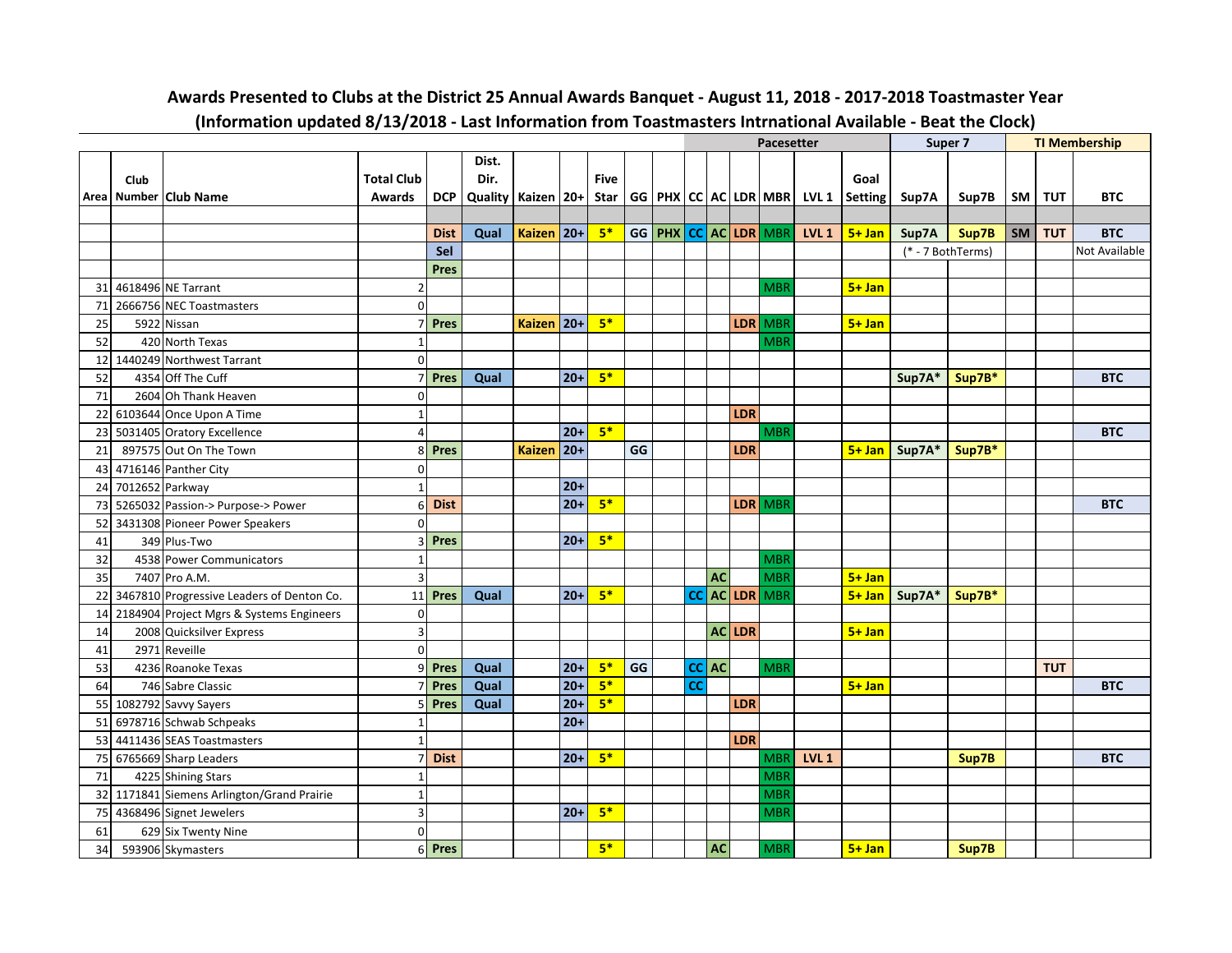|    |                  |                                     |                   |             |                        |               |        |             |    |            |           |           |            | <b>Pacesetter</b>    |                  |                                                  |               | Super 7           |           |            | <b>TI Membership</b> |
|----|------------------|-------------------------------------|-------------------|-------------|------------------------|---------------|--------|-------------|----|------------|-----------|-----------|------------|----------------------|------------------|--------------------------------------------------|---------------|-------------------|-----------|------------|----------------------|
|    |                  |                                     |                   |             | Dist.                  |               |        |             |    |            |           |           |            |                      |                  |                                                  |               |                   |           |            |                      |
|    | Club             |                                     | <b>Total Club</b> |             | Dir.                   |               |        | <b>Five</b> |    |            |           |           |            |                      |                  | Goal                                             |               |                   |           |            |                      |
|    |                  | Area Number Club Name               | Awards            | <b>DCP</b>  | Quality   Kaizen   20+ |               |        | Star        |    |            |           |           |            |                      |                  | GG   PHX   CC   AC   LDR   MBR   LVL 1   Setting | Sup7A         | Sup7B             | SM        | TUT        | <b>BTC</b>           |
|    |                  |                                     |                   |             |                        |               |        |             |    |            |           |           |            |                      |                  |                                                  |               |                   |           |            |                      |
|    |                  |                                     |                   | <b>Dist</b> | Qual                   | Kaizen 20+    |        | $5*$        |    |            |           |           |            | GG PHX CC AC LDR MBR | LVL <sub>1</sub> | $5 + Jan$                                        | Sup7A         | Sup7B             | SM        | <b>TUT</b> | <b>BTC</b>           |
|    |                  |                                     |                   | Sel         |                        |               |        |             |    |            |           |           |            |                      |                  |                                                  |               | (* - 7 BothTerms) |           |            | Not Available        |
|    |                  |                                     |                   | <b>Pres</b> |                        |               |        |             |    |            |           |           |            |                      |                  |                                                  |               |                   |           |            |                      |
| 74 |                  | 6619708 Smiling Stars               | 6                 | <b>Pres</b> |                        |               | $20+$  | $5*$        |    |            |           |           |            | <b>MBR</b>           |                  |                                                  |               | Sup7B             | <b>SM</b> |            |                      |
| 71 |                  | 4755044 Smooth Talkers              | 0                 |             |                        |               |        |             |    |            |           |           |            |                      |                  |                                                  |               |                   |           |            |                      |
| 35 |                  | 2112134 Soapbox Heroes              | $\mathbf{1}$      |             |                        |               |        |             |    |            | cc        |           |            |                      |                  |                                                  |               |                   |           |            |                      |
| 14 |                  | 5518497 Something to Talk About     | 11                | Pres        |                        |               | $20+$  | $5*$        | GG |            |           |           |            | AC LDR MBR           |                  |                                                  | 5+ Jan Sup7A* | Sup7B*            |           |            | <b>BTC</b>           |
| 63 |                  | 4987 Southlake                      | q                 | Pres        | Qual                   |               | $20+$  | $5*$        | GG |            |           |           |            | LDR MBR              |                  | $5 + Jan$                                        |               | Sup7B             |           |            |                      |
| 63 |                  | 989 Southlake Reach for Success     | 0                 |             |                        |               |        |             |    |            |           |           |            |                      |                  |                                                  |               |                   |           |            |                      |
| 12 |                  | 4923671 SPEAK UNITED                | $\mathbf 0$       |             |                        |               |        |             |    |            |           |           |            |                      |                  |                                                  |               |                   |           |            |                      |
| 21 |                  | 5286 Speak Up New Life              | $\mathbf{1}$      |             |                        |               |        |             | GG |            |           |           |            |                      |                  |                                                  |               |                   |           |            |                      |
| 64 |                  | 633 Speak With Success              | 0                 |             |                        |               |        |             |    |            |           |           |            |                      |                  |                                                  |               |                   |           |            |                      |
| 74 |                  | 6868376 Speaking For Change         | $\mathbf{1}$      |             |                        |               | $20+$  |             |    |            |           |           |            |                      |                  |                                                  |               |                   |           |            |                      |
| 64 |                  | 768318 Speaking With Class          | $\mathbf 0$       |             |                        |               |        |             |    |            |           |           |            |                      |                  |                                                  |               |                   |           |            |                      |
| 72 |                  | 7502 Successful Speakers            | 0                 |             |                        |               |        |             |    |            |           |           |            |                      |                  |                                                  |               |                   |           |            |                      |
| 55 |                  | 4943717 Swesters                    | 1                 |             |                        |               |        |             |    |            |           |           |            |                      |                  |                                                  | Sup7A         |                   |           |            |                      |
| 43 |                  | 3748248 T.E.A.M. Toasters           | $\overline{2}$    |             |                        |               |        |             |    |            |           |           |            | <b>MBR</b>           |                  |                                                  |               |                   |           |            | <b>BTC</b>           |
| 22 |                  | 6017 Talk Blue                      | 0                 |             |                        |               |        |             |    |            |           |           |            |                      |                  |                                                  |               |                   |           |            |                      |
| 12 |                  | 4327700 TAMU Law                    |                   |             |                        |               |        |             |    |            |           |           |            | <b>MBR</b>           |                  |                                                  |               |                   |           |            |                      |
| 11 |                  | 1826942 Tarrant County              | 3                 | Sel         |                        |               |        | $5*$        |    |            |           |           |            | <b>MBR</b>           |                  |                                                  |               |                   |           |            |                      |
| 42 |                  | 5555 TCU Toastmasters               | Δ                 | Sel         |                        | <b>Kaizen</b> | $ 20+$ |             |    |            |           |           |            | <b>MBR</b>           |                  |                                                  |               |                   |           |            |                      |
| 65 |                  | 2287526 Texas Toast                 | 0                 |             |                        |               |        |             |    |            |           |           |            |                      |                  |                                                  |               |                   |           |            |                      |
| 61 |                  | 1415 Thumbs Up                      | 8                 | Pres        |                        |               | $20+$  | $5*$        |    | <b>PHX</b> |           |           |            | <b>MBR</b>           |                  | $5 + Jan$                                        |               |                   |           | <b>TUT</b> | <b>BTC</b>           |
| 11 |                  | 9595 Tip Top                        | $\Omega$          |             |                        |               |        |             |    |            |           |           |            |                      |                  |                                                  |               |                   |           |            |                      |
| 53 |                  | 6751469 TMC Toastmasters            | $\mathbf{1}$      |             |                        |               |        |             |    |            |           |           |            |                      |                  |                                                  |               | Sup7B             |           |            |                      |
| 15 |                  | 594840 Toast the Blues              | $\mathbf 0$       |             |                        |               |        |             |    |            |           |           |            |                      |                  |                                                  |               |                   |           |            |                      |
| 25 |                  | 1578495 ToastCrafters               | $\mathbf 0$       |             |                        |               |        |             |    |            |           |           |            |                      |                  |                                                  |               |                   |           |            |                      |
| 51 |                  | 3860696 Toastmasters of Instruction | $\overline{2}$    |             |                        |               |        |             |    |            |           |           | <b>LDR</b> |                      |                  | $5 + Jan$                                        |               |                   |           |            |                      |
| 62 |                  | 678422 ToastStop Club               | $6 \overline{6}$  | Pres        |                        | <b>Kaizen</b> | $ 20+$ | $5*$        |    |            |           |           |            | <b>MBR</b>           |                  |                                                  | Sup7A         |                   |           |            |                      |
| 65 |                  | 2517471 Top Flight                  | 6                 | Pres        |                        | <b>Kaizen</b> | $ 20+$ |             |    |            | <b>CC</b> |           | <b>LDR</b> |                      |                  | $5 + Jan$                                        |               |                   |           |            |                      |
| 42 |                  | 825 Top Notch Toastmasters-TNT      | 5                 |             |                        |               |        |             |    |            |           | <b>AC</b> | LDR        |                      |                  | $5 + Jan$                                        | Sup7A*        | Sup7B*            |           |            |                      |
| 11 |                  | 5788 Top of Texas                   | $\overline{2}$    |             |                        |               |        |             |    |            |           |           | LDR        |                      |                  | $5 + Jan$                                        |               |                   |           |            |                      |
| 23 |                  | 5869209 Triumph Talk of the Town    | $\mathbf 0$       |             |                        |               |        |             |    |            |           |           |            |                      |                  |                                                  |               |                   |           |            |                      |
| 52 | 1535257 Truckin' |                                     | $\overline{2}$    |             |                        |               |        |             |    |            |           |           | <b>LDR</b> |                      |                  | $5 + Jan$                                        |               |                   |           |            |                      |
| 34 |                  | 6530 United Communicators           |                   | 8 Pres      |                        | Kaizen 20+    |        | $5*$        |    |            |           |           |            | AC LDR MBR           |                  | $5 + Jan$                                        |               |                   |           |            |                      |